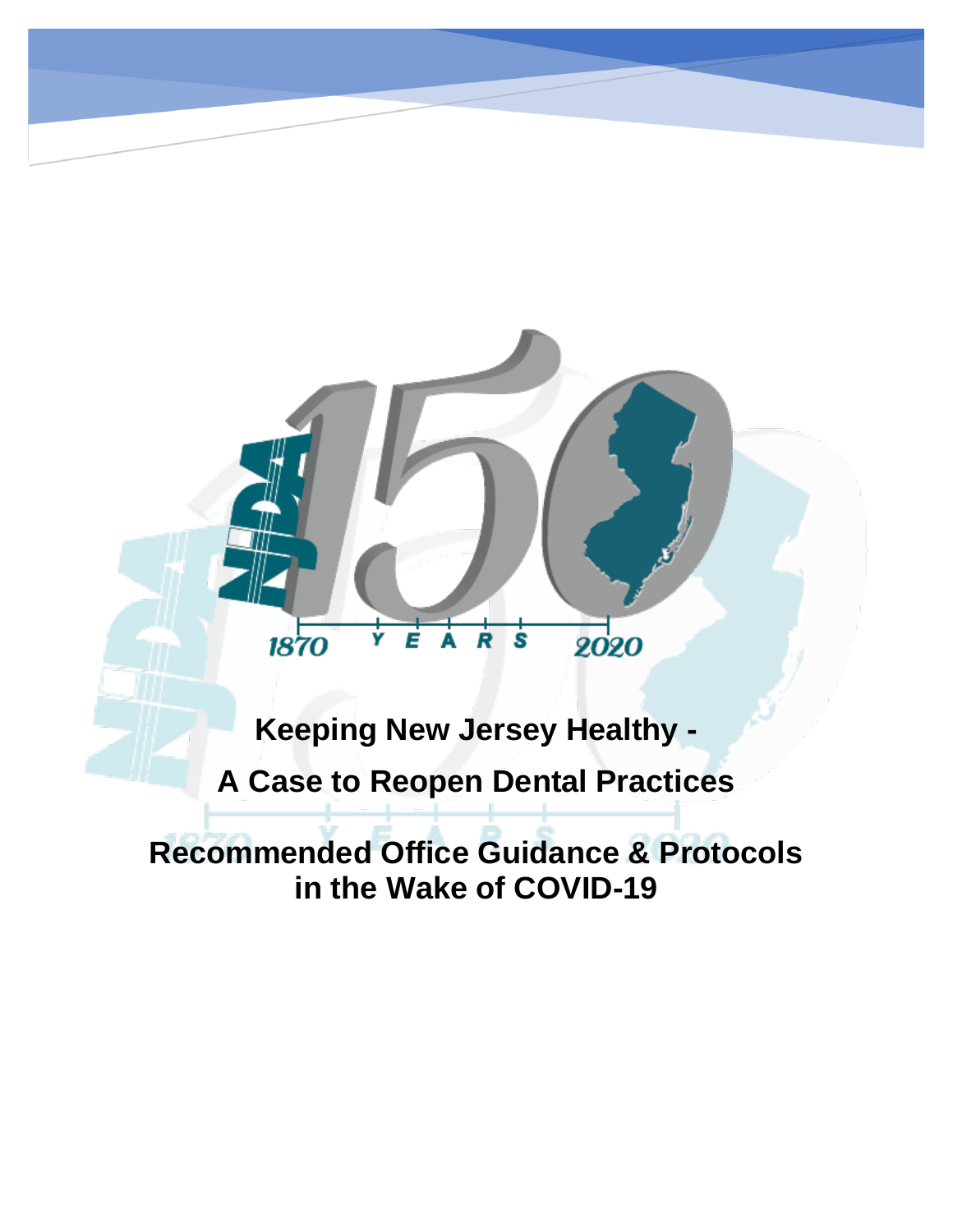## **TABLE OF CONTENTS:**

| Ι.    | <b>INTRODUCTION</b>                             | <b>PAGE 2</b>     |
|-------|-------------------------------------------------|-------------------|
| Н.    | <b>NJ'S DENTAL ECONOMIC LANDSCAPE</b>           | PAGE <sub>3</sub> |
| III.  | The Need to REOPEN Dental Practices             | PAGE 4            |
| IV.   | <b>DENTIST &amp; DENTAL TEAM PREPARATION</b>    | PAGE <sub>5</sub> |
| V.    | <b>PATIENT ARRIVAL</b>                          | PAGE 8            |
| VI.   | <b>DURING DENTAL CARE</b>                       | PAGE <sub>9</sub> |
| VII.  | <b>AFTER DENTAL CARE</b>                        | <b>PAGE 11</b>    |
| VIII. | <b>GENERAL OFFICE CONSIDERATIONS</b>            | <b>PAGE 12</b>    |
| IX.   | <b>COVID-19 PATIENT DISCLOSURE</b>              | <b>PAGE 13</b>    |
| X.    | <b>LEGISLATIVE &amp; REGULATORY INITIATIVES</b> | <b>PAGE 14</b>    |
| XI.   | <b>CONCLUSION</b>                               | <b>PAGE 16</b>    |
|       |                                                 |                   |

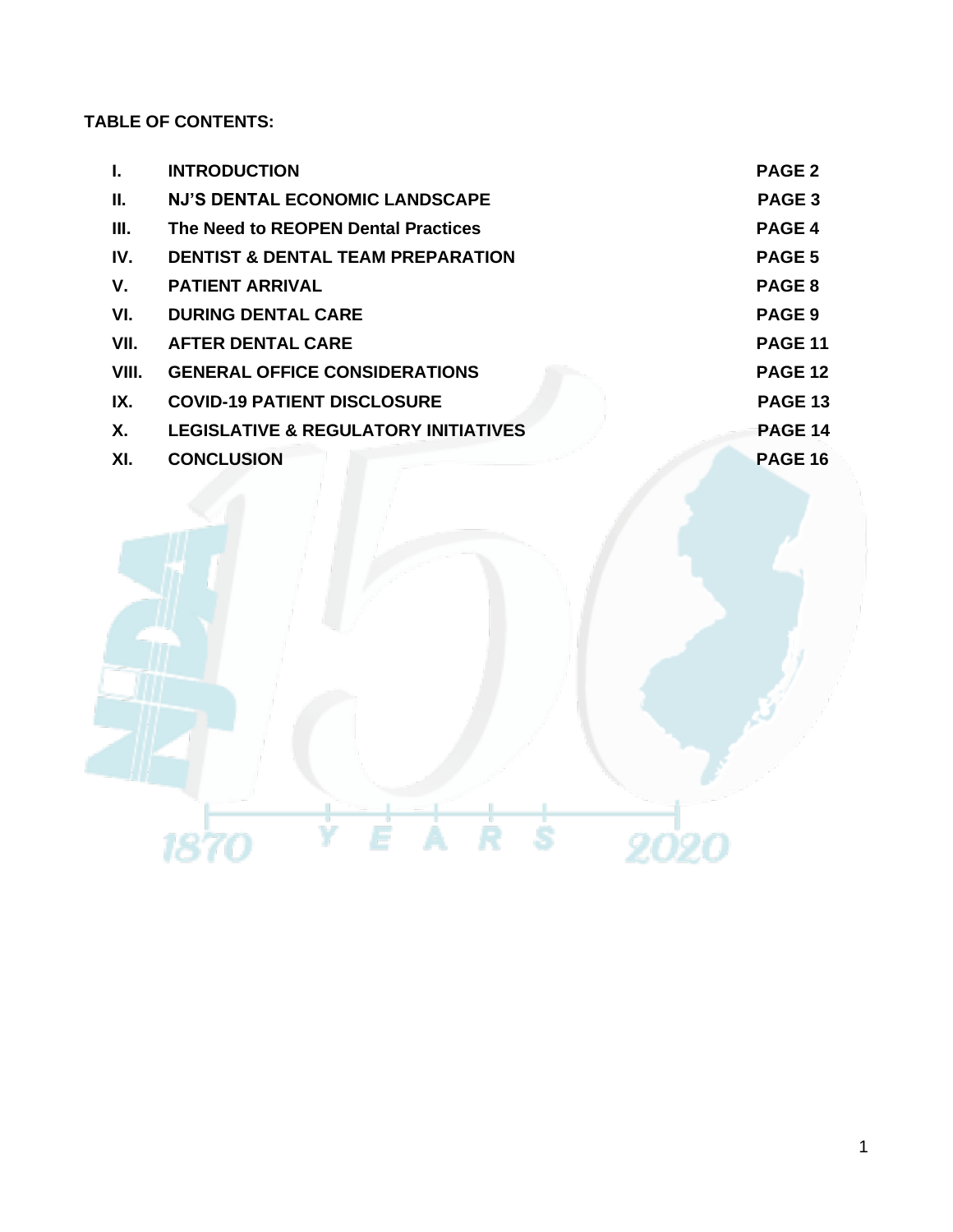## **I. INTRODUCTION**

Dental practices are a critical element of the healthcare infrastructure in New Jersey. More than 8,500 licensed dentists, along with supporting dental healthcare personnel (DHCP), such as dental assistants and dental hygienists, practicing in nearly 6,000 dental facilities in the state provide vital primary preventative, restorative, orthodontic and surgical care services to nearly 9 million New Jerseyans. More than 200 diseases that manifest systemically in the body emanate from the mouth. Dental Caries has been identified by the US Surgeon General as the number one childhood disease in America, 5 times more prevalent than asthma. Poor oral health affects one's ability to eat, speak, and socialize, not just burdening one's physical health, but one's mental health as well.

By their very nature, dentists have contributed significantly during this pandemic by voluntarily providing needed Personal Protection Equipment (PPE) to their medical colleagues and other first responders; and, more importantly, have delivered necessary emergency dental care to adult and pediatric patients. Without the provided critical emergency dental treatment, patients would have been forced to a hospital emergency department that is ill-equipped to handle even the most routine dental treatments due to a lack of dental personnel, a lack of dental infrastructure, and a lack of dental patient care equipment. Dentists are working round the clock in their practices to deliver vital care to their patients often without any support personnel or optimal PPE.

Like other small businesses, and particularly healthcare businesses, the dental profession has been severely affected by COVID-19 and the necessary measures the federal and state government have taken to reduce its spread and impact. Dental practices have been especially impacted as most remain open to treat emergencies, as per Governor Murphy's Executive Order 109, with little to no revenue to maintain operations, no supporting staff, a lack of PPE to provide adequate safety, and an inability to access other financial resources their medical colleagues have and can. Yet, dentists have been identified as the most vulnerable healthcare profession as it relates to unintended exposure to COVID-19 due to the nature of their work and how care delivery occurs in a dental practice.

Dental facilities routinely maintain high levels of infection control, sterilization and disinfection as a matter of course. However, the result of this global pandemic lends itself to have dental facilities consider implementing additional, and more costly, infection control and patient management protocols to further reduce the virus' spread.

#### **The longer dental practices cannot perform essential procedures, including prevention measures, the greater the likelihood that patients' untreated disease will progress, increasing the complexity, invasiveness, and cost for treatment, impacting dental benefit coverage and negatively affecting their overall health.**

The purpose of this document is to provide an understanding of the dental landscape in New Jersey in the wake of the SARS-COVID-19 (COVID-19) pandemic and to share New Jersey Dental Association's guidance surrounding the phased return to work for this vertical in the healthcare sector, and to make recommendations on the needs dentists and their practices have and to offer relief suggestions to government on how to adequately meet them.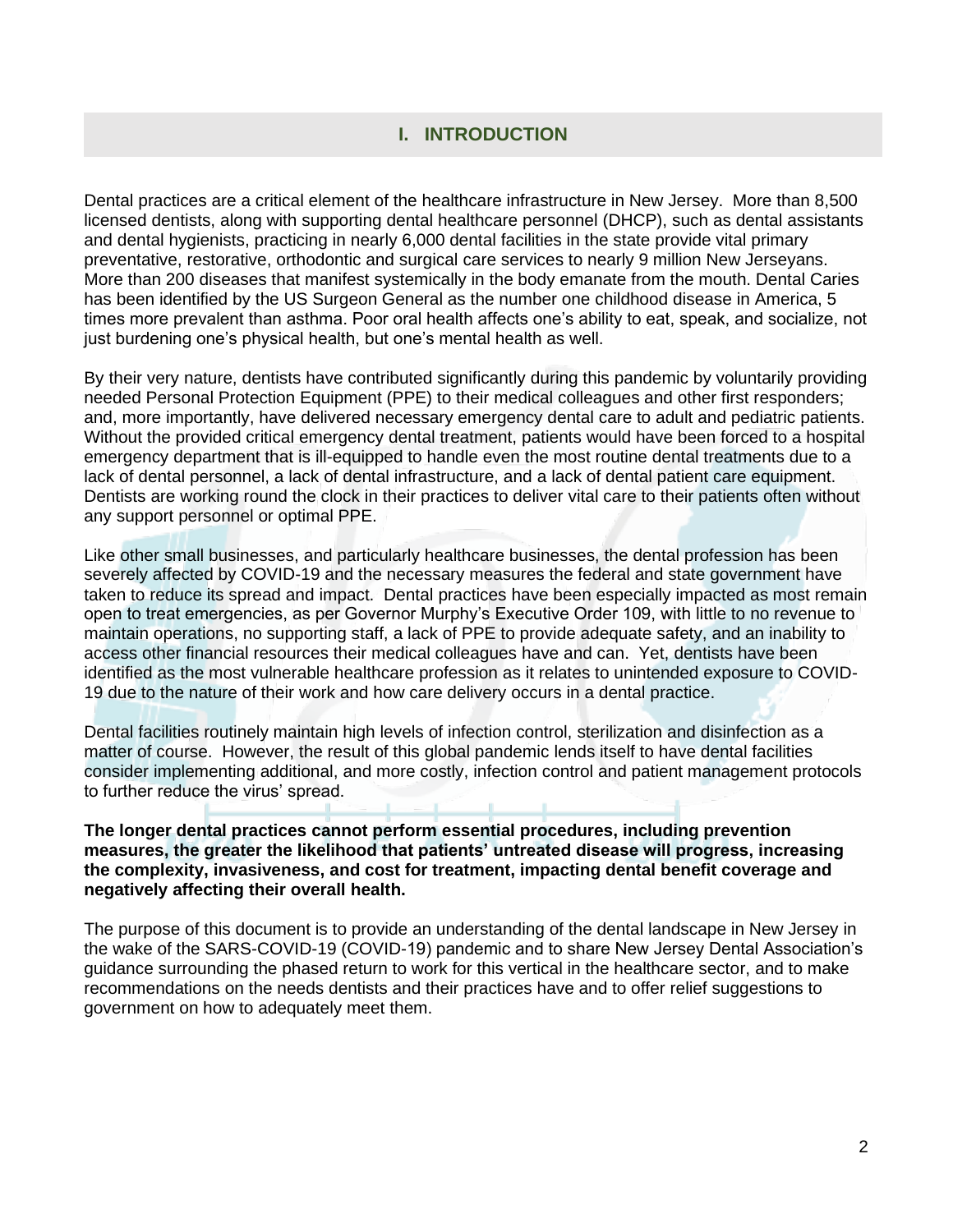# **II. New Jersey's Dental Economic Landscape**

New Jersey has the most disbursed and diverse network of dentists in America. More than 97 percent of New Jerseyans can access dental treatment within 15 minutes of their homes, according to data from the American Dental Association's Health Policy Institute. 99 percent of all Medicaid eligible children live within 15 minutes of a Medicaid provider.

New Jersey has the  $7<sup>th</sup>$  largest population of dentists in America.

Total number of dentists holding a license in New Jersey – 8697

Total number of licensed dentists practicing in New Jersey – 6756

Approximately 55 percent of dentists are solo practitioners. However, nearly 90 percent of dental offices have 2 or fewer dentists employed.

**Total number of dental practices in New Jersey – 5,960** General Practitioner Dental Facilities – 3,865 Specialty Practice Facilities – 2095 Orthodontic Offices – 558 Periodontic Offices – 399 Oral Maxillofacial Surgical Offices – 386 Pediatric Dental Offices – 306 Endodontic Offices – 257



General dental practices generate, on average, between \$500,000 and \$1,000,000 in gross revenue annually with overhead costs between 60 and 70 percent. Specialty practices operate in a \$750,000 to \$3,000,000 gross revenue range with average overhead costs of 70 to 90 percent.

The typical dental facility in New Jersey has 5 employees, including the owner-dentist. The overwhelming majority of dental practices have 10 or fewer employees. More than 99 percent of dental practices in New Jersey are classified as a small business under the Small Business Administration's definition of 500 or fewer employees.

Most employees are highly trained and well compensated. They include, dental assistants who support the doctor during surgical procedures; and, licensed dental hygienists who provide preventative care services to reduce the rate of dental disease. Dental assistants typically earn between \$15-\$25 an hour, while licensed dental hygienists earn between \$35 and \$60 an hour.

Dental student debt has become crippling over the last decade with recent dental school graduates having more than \$285,000, on average, according to data from the American Student Dental Association (ASDA).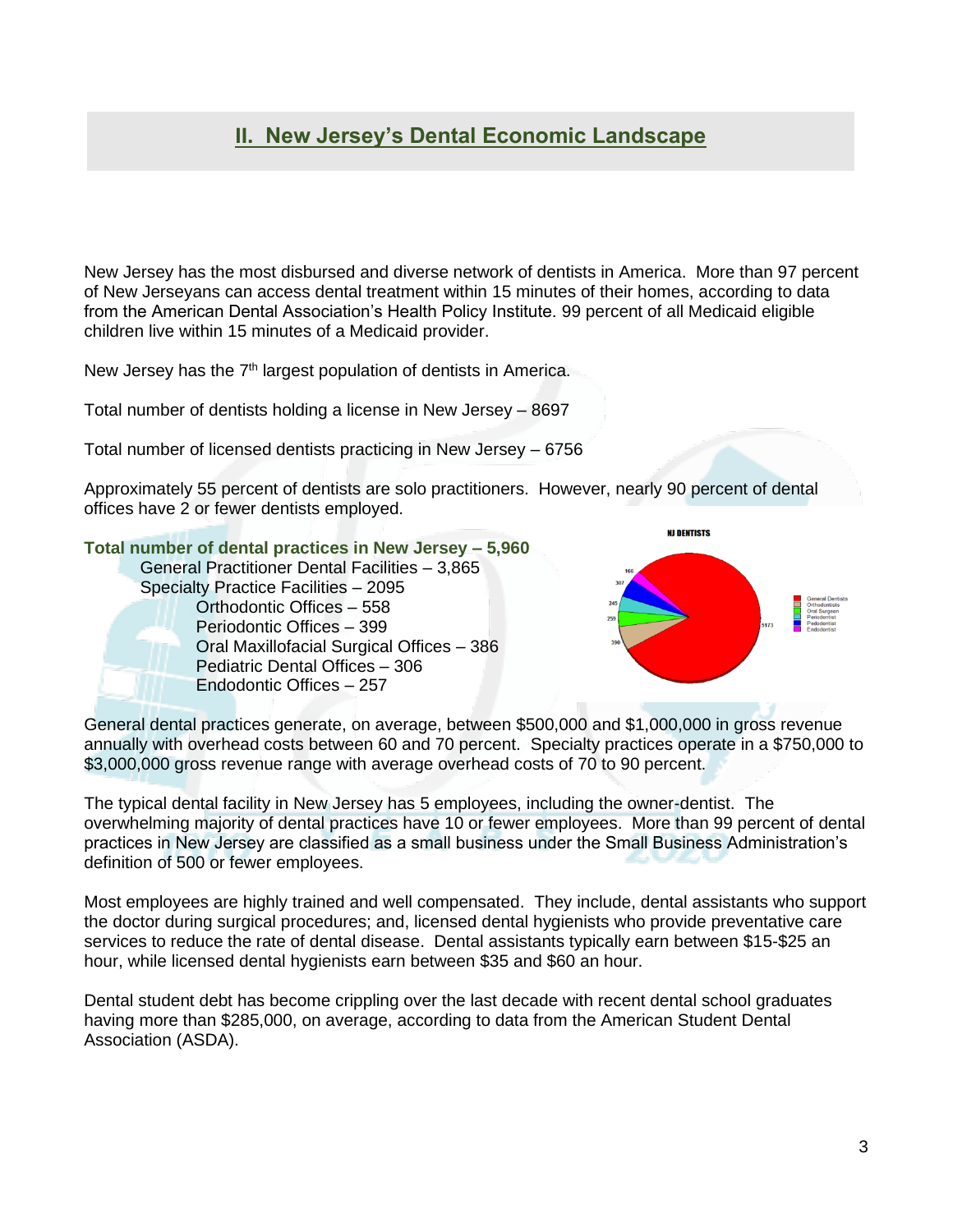Dentists and Dental Healthcare Professionals (DHCP), are essential workers and vital to the health and welfare of society.

As such, in accordance with the White House Guidance "Opening Up Again", coupled with previous statements in Governor Murphy's Executive Orders 103, 104 and 109, and by previous guidance from the New Jersey State Board of Dentistry, the New Jersey Dental Association recommends dental offices reopen for essential services consistent with local, state and federal law.

Essential services are services or procedures provided by a licensed New Jersey dentist, who, in their professional judgment, believe it necessary to perform to restore, preserve or improve a patient's health that could not otherwise be reasonably delayed.

Non-essential services are services provided by a dentist or DHCP that are generally preventative, elective or cosmetic in nature. However, there are instances where, in a New Jersey dentist's profession judgment, these services or procedures may be dentally necessary to restore or improve a patient's health.

According to the FDA, as of April 16, 2020, there are no approved tests for COVID-19 available to dentists in the U.S. Therefore, dentists should be aware that asymptomatic healthy appearing patients cannot be assumed to be COVID-19 free.

It is imperative and for the benefit of the health and welfare of the citizens of New Jersey and the economic viability of the thousands of dental facilities, and their employees, that essential dental services commence immediately under the following conditions.

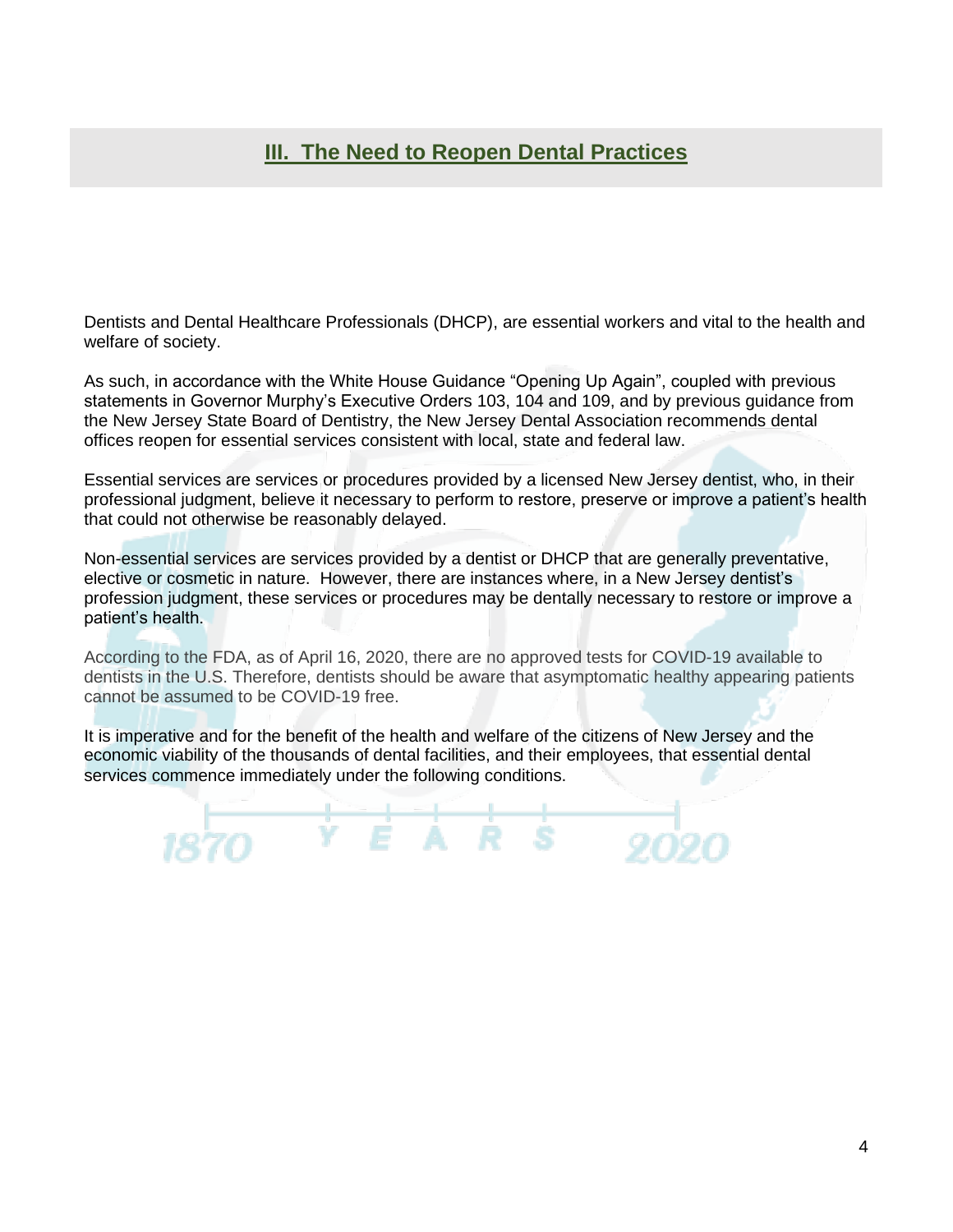# **IV. Dentist and Dental Team Preparation**

- *a. Staff preparation and education is an absolute must, prior to opening your office, including an assessment of staff concerns and ability to adhere to these guidelines.*
- b. Dental Health Care Personnel (DHCP) experiencing influenza-like-illness (ILI) (fever with either cough or sore throat, muscle aches) should not report to work.
- c. Dentists and DHCP who are in one of the following categories: older age, presence of chronic medical conditions - including immunocompromising conditions - pregnancy, should consider the kind of care they choose to provide.
- d. All DHCP should self-monitor by remaining alert to any respiratory symptoms (e.g., cough, shortness of breath, sore throat) and check and record their temperature before beginning work every day, regardless of the presence of other symptoms consistent with a COVID-19 infection. DHCP with temperatures over 100.4º should return home. Dental offices should create a plan for whom to contact if anemployee develops fever or respiratory symptoms to determine whether medical evaluation is necessary.
- e. To prevent transmission to DHCP or other patients, contact your [local health department](https://www.naccho.org/membership/lhd-directory)  immediately if you suspect a patient or DHCP has COVID-19. You can also contact your [state](https://www.cste.org/page/EpiOnCall)  [health department.](https://www.cste.org/page/EpiOnCall)
- f. Designate convalescent DHCP (those DHCP who have clinically recovered from COVID-19 and may have some protective immunity) to preferentially provide care. This means that providers (DHCP) who have recently contracted and recovered from COVID-19 infection should be the preferred personnel providing care.
- g. Conduct an inventory of available personal protective equipment (PPE) supplies e.g., surgical masks, surgical gowns, surgical gloves, face shields. Use appropriate CDC PPE management guidelines to maximize your inventory. Assume that supplies may be unavailable in the near future.
- h. Remove magazines, reading materials, toys and any non-essential furniture (other than chairs) that may be touched byothers and which are not easily disinfected, if possible. Place a transparent barrier in front of check-in desk, if possible. Arrange chairs to optimize social distancing.
- i. Print and place signage in the dental office for instructing patients on standard recommendations for respiratory hygiene/cough etiquette and social distancing.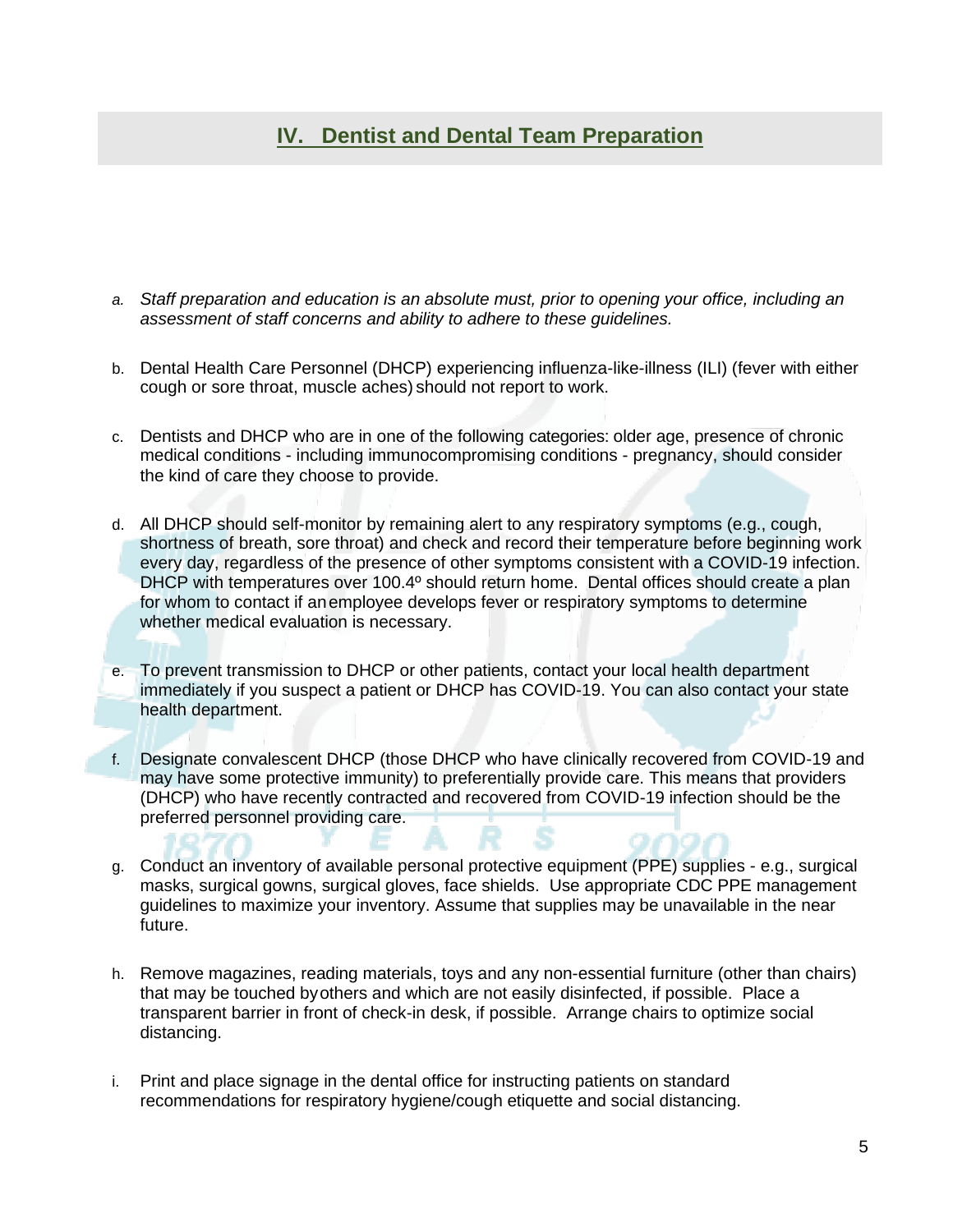- j. Schedule appointments far enough apart to minimize possible contact with other patients and DHCP.
- k. Prevent patients from bringing companions to their appointment, except for instances where the patient requires assistance (e.g., pediatric patients, people with special needs, elderly patients, etc.). If companions are allowed for patients receiving treatment, they should also be screened for signs and symptoms of COVID- 19 during patient check-in and should not be allowed entry into the facility if signs and symptoms are present (e.g., fever, cough, shortness of breath, sore throat). Companions should not be allowed in the dental office if perceived to be at a high risk of contracting COVID-19 (e.g., having a pre-existing medically compromised condition).
- l. Any person accompanying a patient should be prohibited in the dental operatory.

## **Screening for COVID-19 Status and Triaging for Dental Treatment**

- 1. Make every effort to interview the patient by telephone, text monitoring system, or video conference before the visit. Consider tele-dentistry to reduce exposure to DHCP.
- 2. Take and record the patient's temperature. If the patient does not have a fever and is otherwise without symptoms consistent with COVID-19 infection (e.g., fever, sore throat, cough, difficulty breathing), they can be seen in dental settings with appropriate protocols and PPE in place.
- 3. If the dental patient has a fever strongly associated with a dental diagnosis (e.g., pulpal and periapical dental pain and intraoral swelling is present), but no other signs/symptoms of COVID-19 infection (e.g., fever, sore throat, cough, difficulty breathing), they can be seen in dental settings with appropriate protocols and PPE in place.
- 4. If the patient exhibits signs and symptoms of respiratory illness, the patient should be referred for emergency care where appropriate.
- 5. If the patient is COVID-19 positive, treatment should be delayed, if possible. If the patient has a true dental emergency and treatment cannot be reasonably delayed, then the patient should be treated in accordance with CDC guidance, which states, *"If emergency dental care is medically necessary for a patient who has, or is suspected of having COVID-19, [Airborne Precautions](https://www.cdc.gov/infectioncontrol/basics/transmission-based-precautions.html#anchor_1564058235) (an isolation room with negative pressure relative to the surrounding area and use of an N95 filtering disposable respirator for persons entering the room) should be followed. Dental treatment should be provided in a hospital or other facility that can treat the patient using the appropriate precautions."*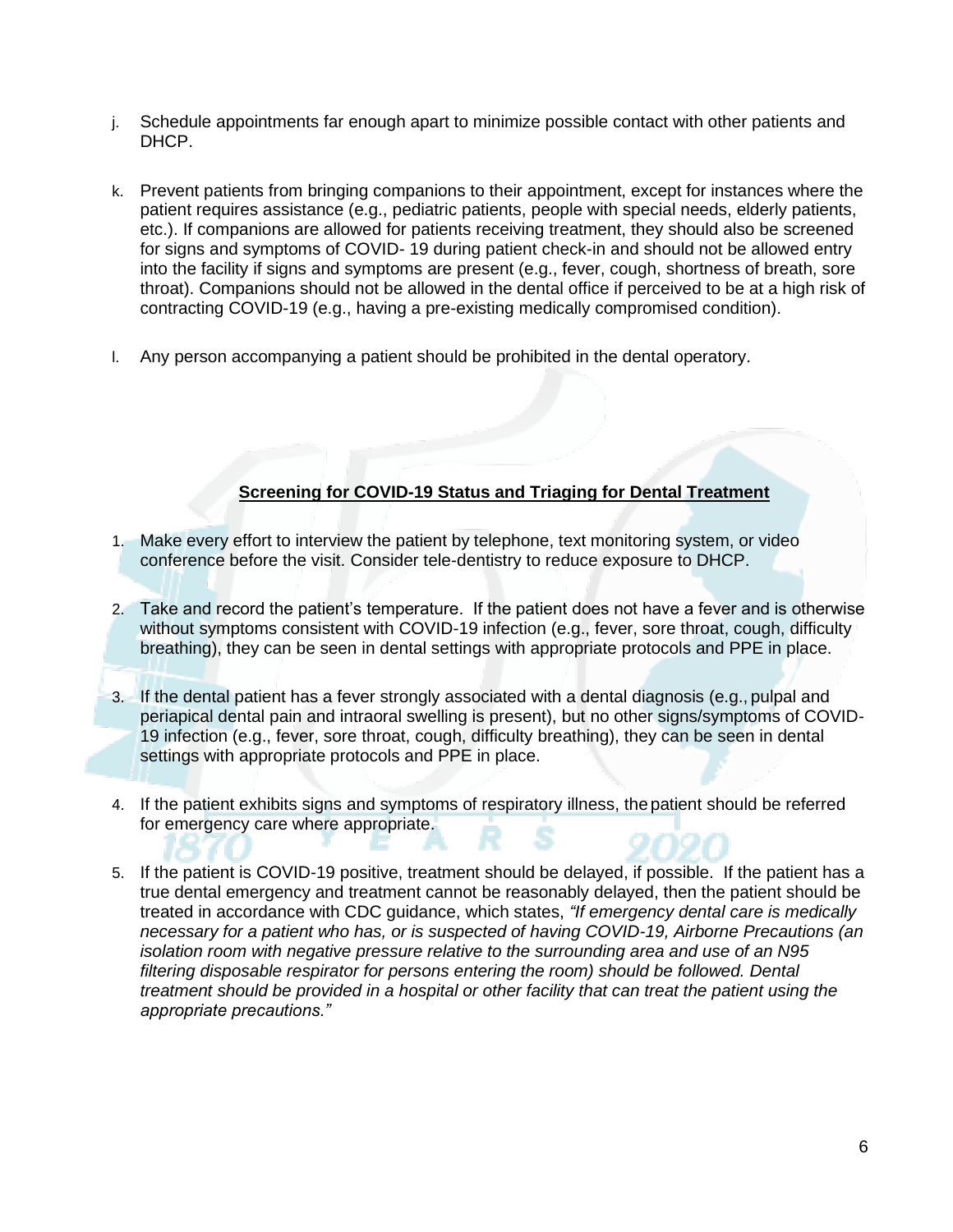- 6. As the pandemic progresses, some patients will recover from the COVID-19 infection. It is important to determine when a patient who was diagnosed with the disease is ready to discontinue home isolation. CDC suggests two approaches to determine clearance to abandon quarantine:
	- a. **Time-since-illness-onset and time-since-recovery strategy** (non-test-based strategy) \*: Persons with COVID-19 who have symptoms and were directed to self-quarantine may discontinue home isolation under the following conditions:
		- i. At least 3 days (72 hours) have passed since recovery defined as resolution of fever without the use of fever-reducing medications and improvement in respiratory symptoms (e.g., cough, shortness of breath); and,
		- ii. At least 7 days have passed since symptoms first appeared.
	- b. **Test-based strategy:** Persons who have COVID-19 who have symptoms and were directed to care for themselves at home may discontinue home isolation under the following conditions:
		- i. Resolution of fever without the use of fever-reducing medications and,
		- ii. Improvement in respiratory symptoms (e.g., cough, shortness of breath) and,
		- iii. Negative results of an FDA Emergency Use Authorized molecular assay for COVID-19 from at least two consecutive nasopharyngeal swab specimens collected ≥24 hours apart\*\* (total of two negative specimens).
		- iv. Individuals with laboratory-confirmed COVID-19 who have not had any symptoms may discontinue home isolation when at least 7 days have passed since the date of their first positive COVID-19 diagnostic test and have had no subsequent illness.

(note: CDC guidance)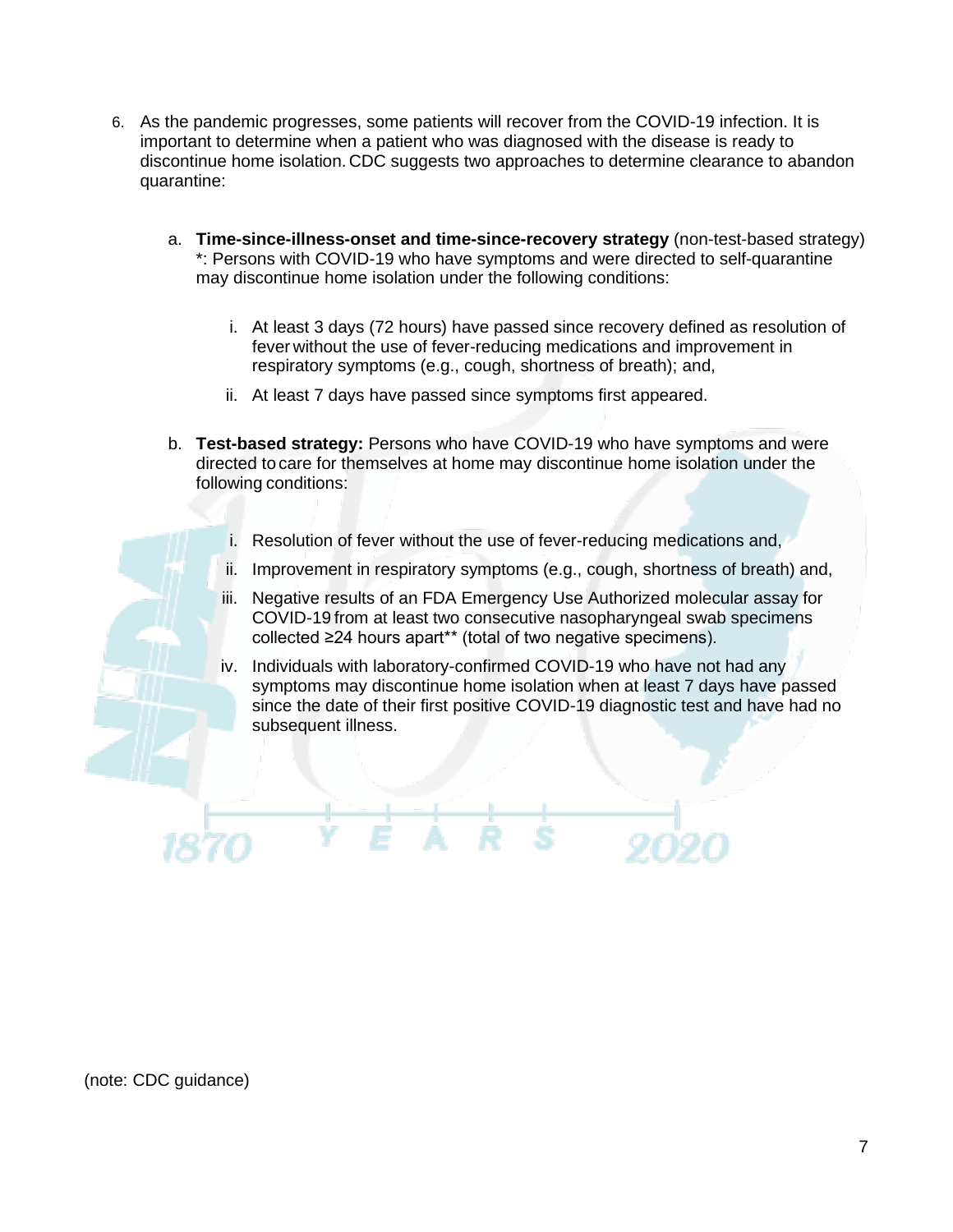# **V. Patient Arrival**

- a. If patients wish, or if the waiting room does not allow for appropriate "social distancing" (situated at least 6 feet or 2 meters apart), they may wait in their personal vehicle or outside the facility where they can be contacted by mobile phone when it is their turn to be seen. This can be communicated to patients at the moment of scheduling the appointment, based on established office procedures (see Dentist and Dental Team Preparation Section).
- b. DHCP should escort patients directly to treatment rooms, when appropriate, to avoiding the waiting room and undue delay within the dental facility.
- c. Dental facilities should have handwashing or hand sanitizing supplies available for their patients and staff. The DHCP should encourage patients to wash or sanitize their hands often.
- d. Dental facilities should have no-touch receptacles (trash can) for disposal at healthcare facility entrances, waiting rooms, and patient check-ins.
- e. Patients and escorts should be advised to wear a mask upon arrival and during their duration inside the dental facility until treatment is rendered. However, if patient does not have a mask, one should be provided (a Level 1 mask is recommended).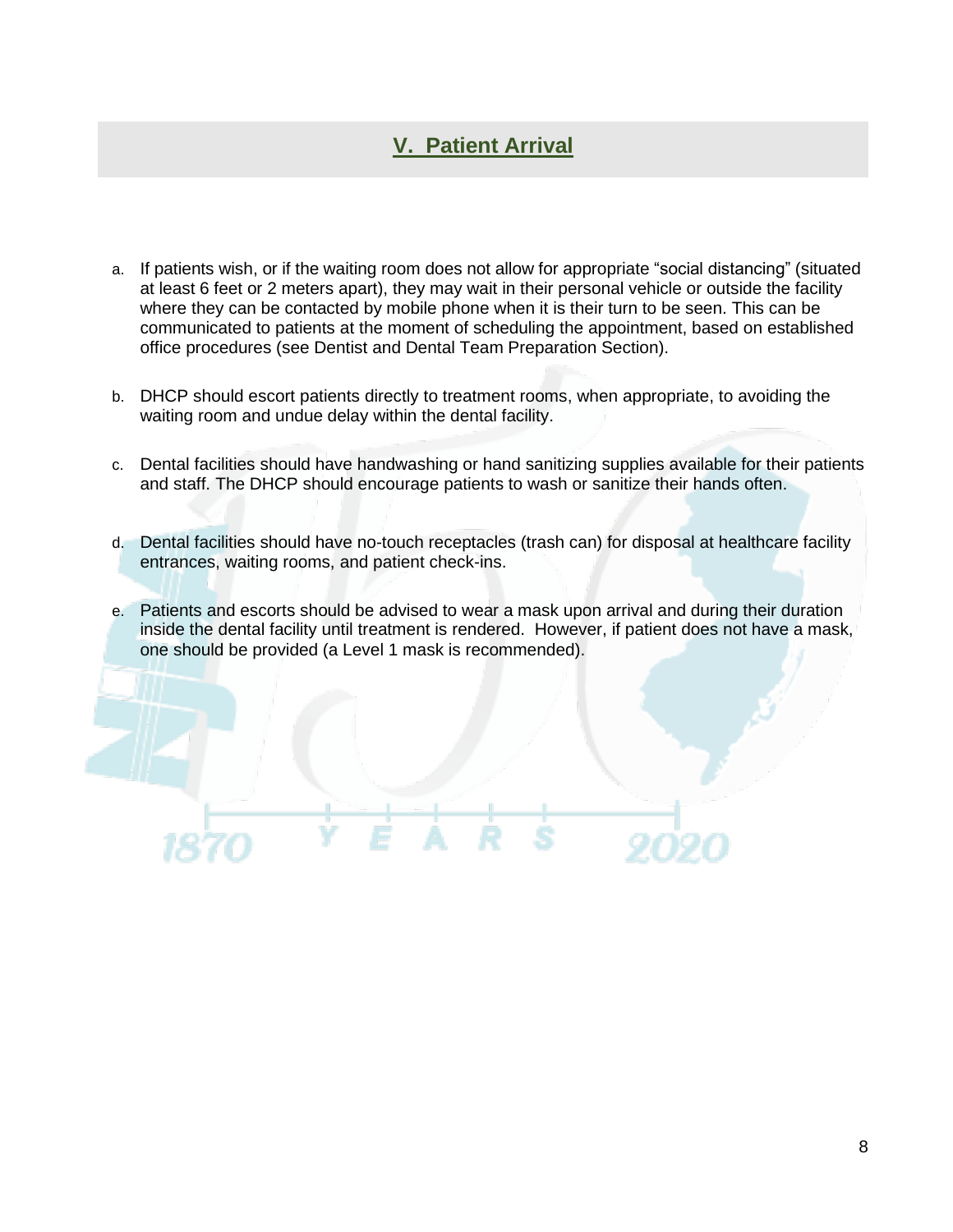### **VI. During Dental Care -** *Standard and Transmission-based Precautions and Personal Protective Equipment (PPE)*

DHCP should adhere to Standard Precautions, which *"are the minimum infection prevention practices that apply to all patient care, regardless of suspected or confirmed infection status of the patient, in any setting where healthcare is delivered."*

#### **Standard Precautions include:**

- a. Hand hygiene, use of PPE, respiratory hygiene/etiquette, sharps safety, safe injection practices, sterile instruments and devices, clean and disinfectedenvironmental surfaces.
- *b.* If available, DHCP should implement Transmission-Based Precautions*. "Necessary transmission-based precautions should include patient placement, use of appropriate respiratory protection for DHCP, or postponement of nonemergency dental procedures if possible." (See ADA/CDC Interim Mask and Face Shield Guidelines).*

#### **For aerosol procedures:**

- a. Wear an appropriate surgical mask and a face shield, to protect mucous membranes of the eyes, nose, and mouth during procedures that are likely to generate splashing or spatteringof blood or other bodily fluids.
- b. Disposable or cloth gowns should be worn. If a gown becomes soiled, it should be removed in the operatory upon completion of the procedure. If the gown is disposable, discard it in the operatory. If a cloth gown is worn and becomes soiled, it should be changed and placed in a dedicated receptacle in the operatory to be laundered.
- c. The use of head covering, and foot covering is optional.
- d. Once an aerosol producing procedure is started every effort should be made to take that procedure to completion.
- e. Upon completion, all soiled disposable PPE should be disposed of within that operatory. PPE that is reusable should be left in the operatory and disinfected along with the operatory or sterilized as appropriate.
- f. Disinfect the operatory upon completion of the procedure.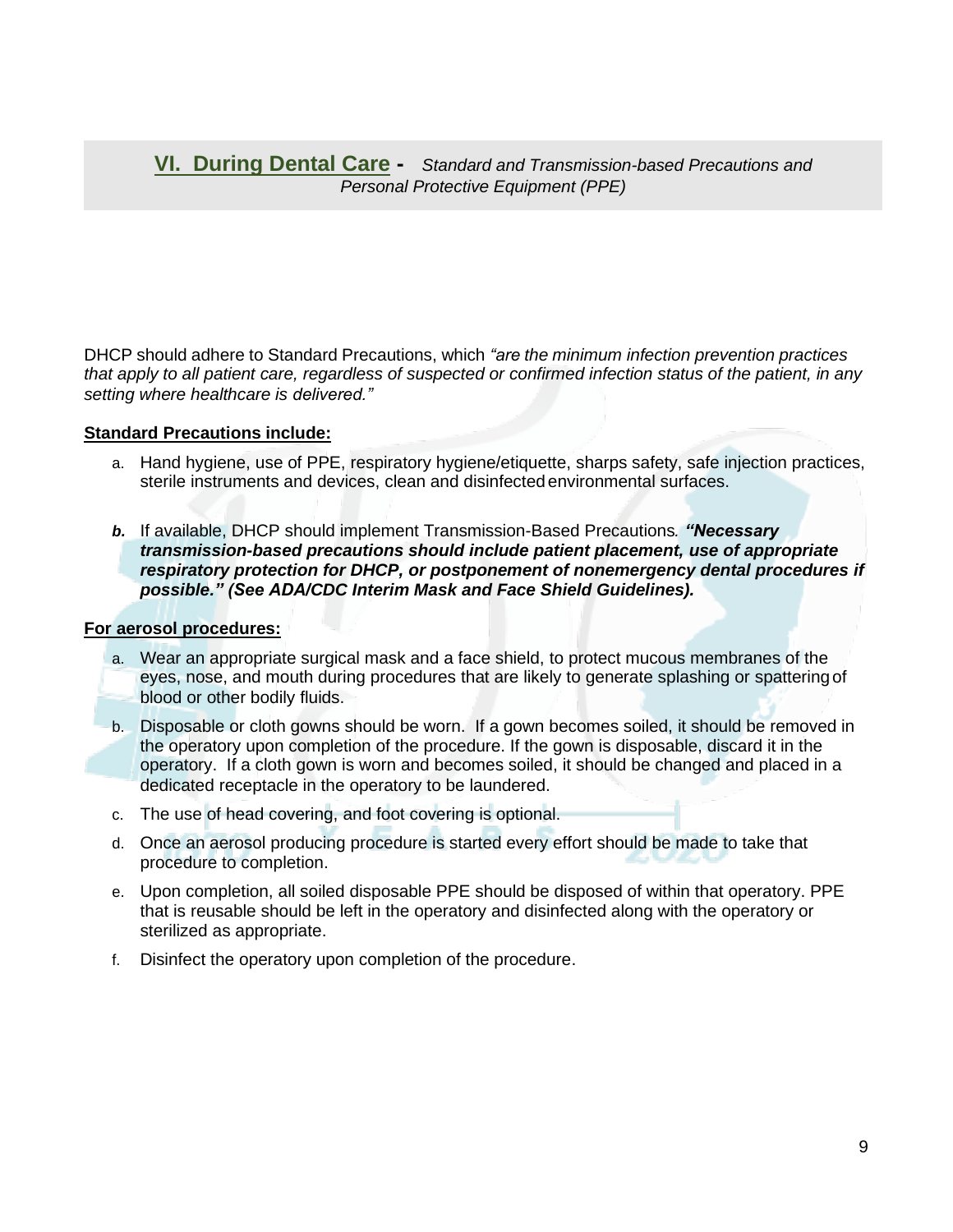#### **For non-aerosol procedures:**

- a. Wear a surgical mask and a face shield, or other appropriate eye protection.
- b. Disposable or cloth gowns should be worn. If a gown becomes soiled, it should be removed in the operatory upon completion of the procedure. If the gown is disposable, discard it in the operatory. If a cloth gown is worn and becomes soiled, it should be changed and placed in a dedicated receptacle in the operatory to be laundered.
- c. The use of head covering, and foot covering is not necessary.
- d. Upon completion, all soiled disposable PPE should be disposed of within that operatory. PPE that is reusable should be left in the operatory and disinfected along with the operatory or sterilized as appropriate.
- e. Disinfect the operatory upon completion of the procedure.

#### *Clinical Technique*

- a. DHCP should use techniques and make efforts to reduce aerosol production during clinical treatment and prioritize the use of hand instrumentation when appropriate.
- b. DHCP should use rubber dams or isolating systems (such as: dryshield, isolite) along with high volume suction if an aerosol-producing procedure is being performed.
- c. DHCP may use a 4-handed technique for controlling aerosolization or splatter.

#### *Protocol - Suspected Unintentional Exposure*

Follow CDC recommendations in the event of suspected unintentional exposure occurs such as unprotected direct contact with secretions or excretions from the patient or DHCP. (<https://www.cdc.gov/coronavirus/2019-ncov/hcp/guidance-risk-assesment-hcp.html>)

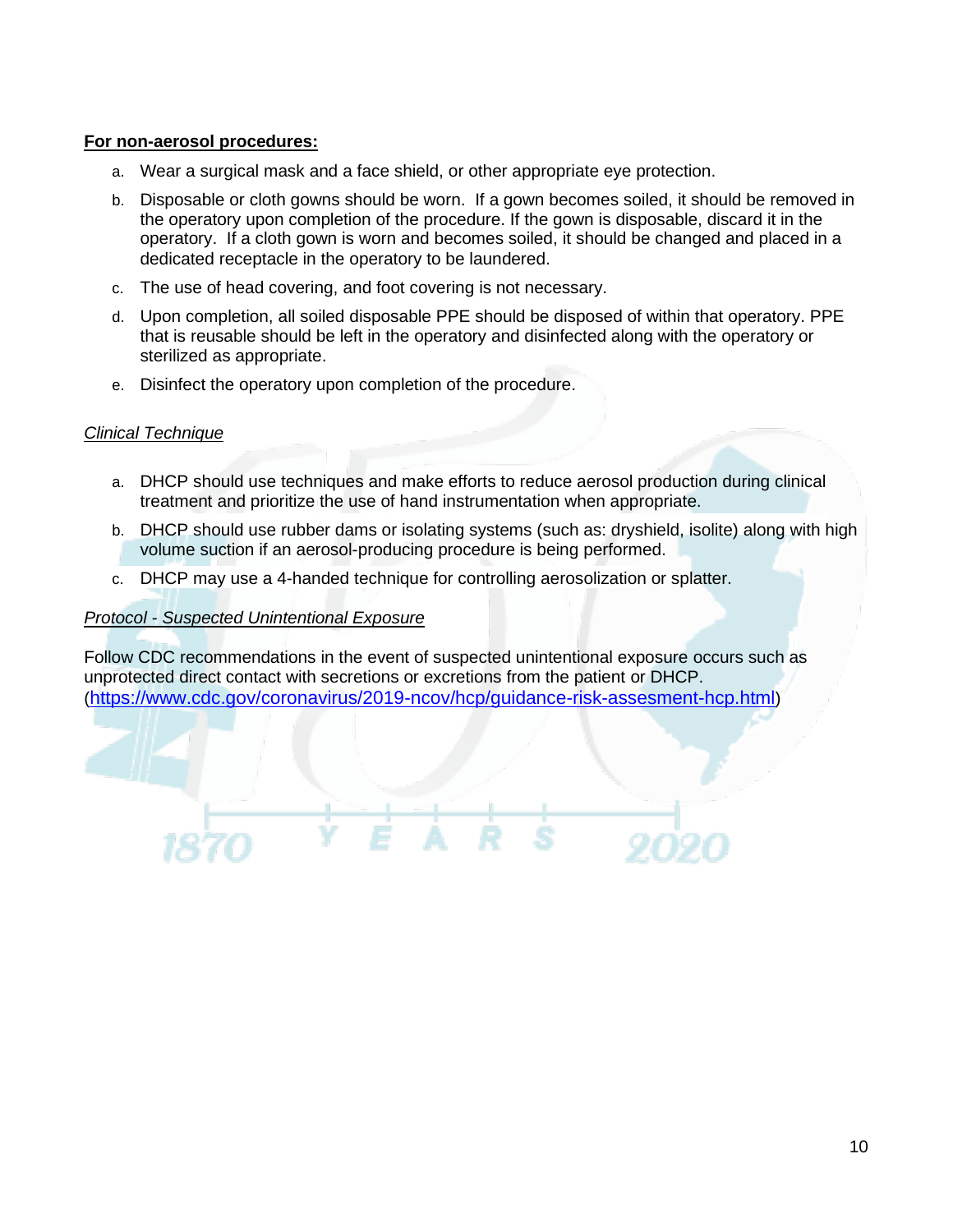- a. Clean and disinfect reusable facial protective between patients.
- b. Non-dedicated and non-disposable equipment such as handpieces, dental x-ray equipment, dental chair and light should be disinfected according to manufacturer's instructions.
- c. Handpieces should be cleaned to remove debris, followed by heat-sterilization after each patient.
- d. Routine cleaning and disinfection procedures that are appropriate for COVID-19 in healthcare settings should performed in operatories. Common areas as well as surfaces such as door handles, chairs, desks, elevators, bathrooms and the like should be cleanedand disinfected frequently.

## **When Going Home After a Workday**

DHCPs should change from scrubs and shoes to personal clothing before returning home. Upon arriving home, DHCPs should take off shoes, remove and wash clothing [separately from all other household laundry], and immediately shower. Office attire should not be worn outside the office. <https://www.epa.gov/pesticide-registration/list-n-disinfectants-use-against-sars-cov-2>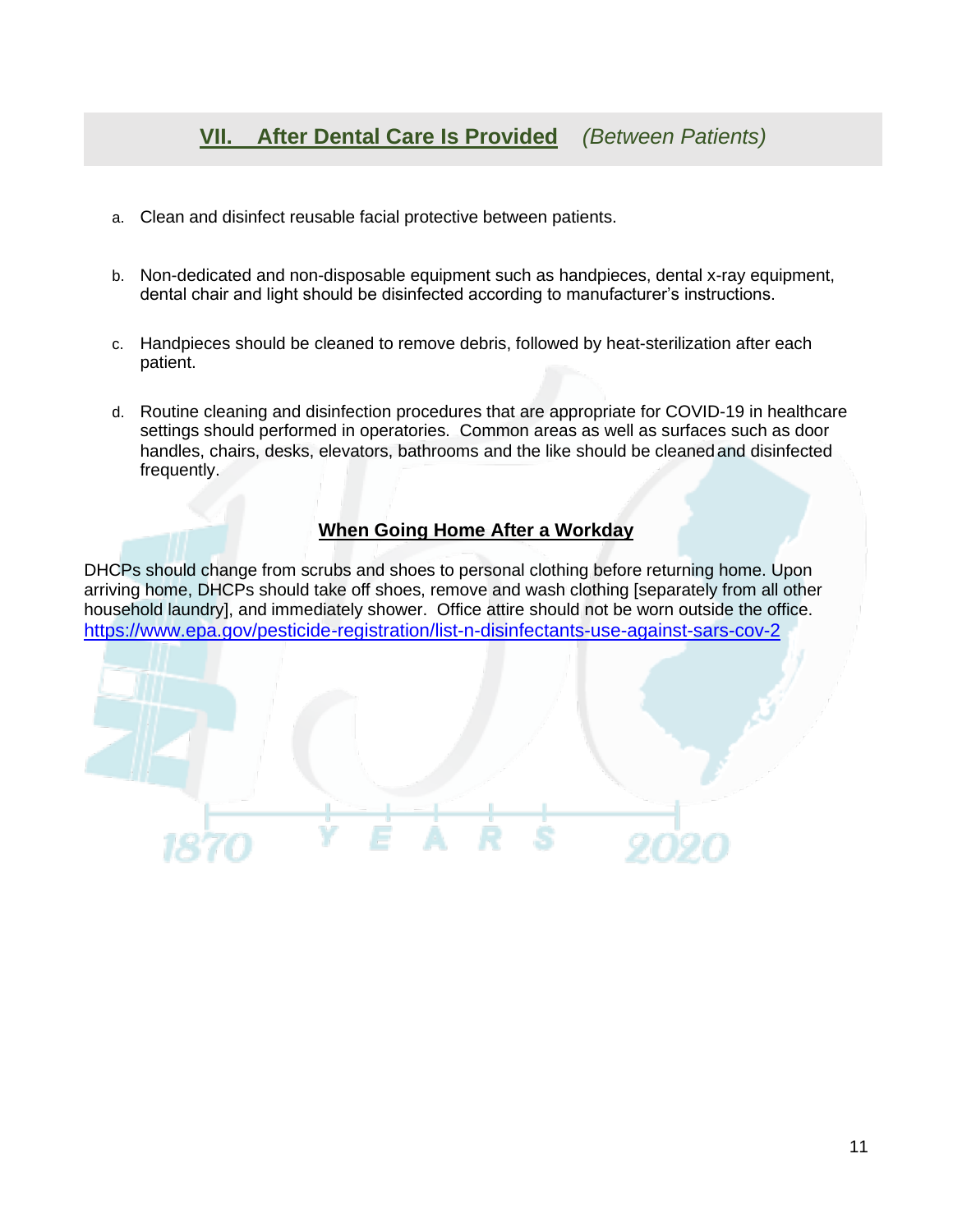## **VIII. General Office Operation Considerations**

- a. PPE should be provided and worn by all non-DHCP personnel during office hours.
- b. Proper Social Distancing should always by followed except when DHCP are administering patient care or another office emergency warrants action.
- c. When possible, decrease the use of paper for patient forms and use electronic means that can be filled out by a patient in advance of their office visit.
- d. When possible, use an electronic format for financial transactions to minimize the interaction with paper or currency within the office. When appropriate, offices are encouraged to email receipts and patient forms. Disinfection controls should be administered to all contact areas once any paper or credit card transaction is completed.
- e. Offices must abide all Local, State and Federal laws, guidelines or directives.

 $E$  A

- f. Dentists and DHCP should document all patient encounters, with substantive narratives, regarding the services provided to patients, including tele-dentistry.
- g. This document is intended to provide guidance for dental facilities which choose to operate. It is neither a mandate, nor directive, and has no effect of law. As such, dental facilities are ultimately responsible for their own administration and operational protocols relating to patient care and staff management.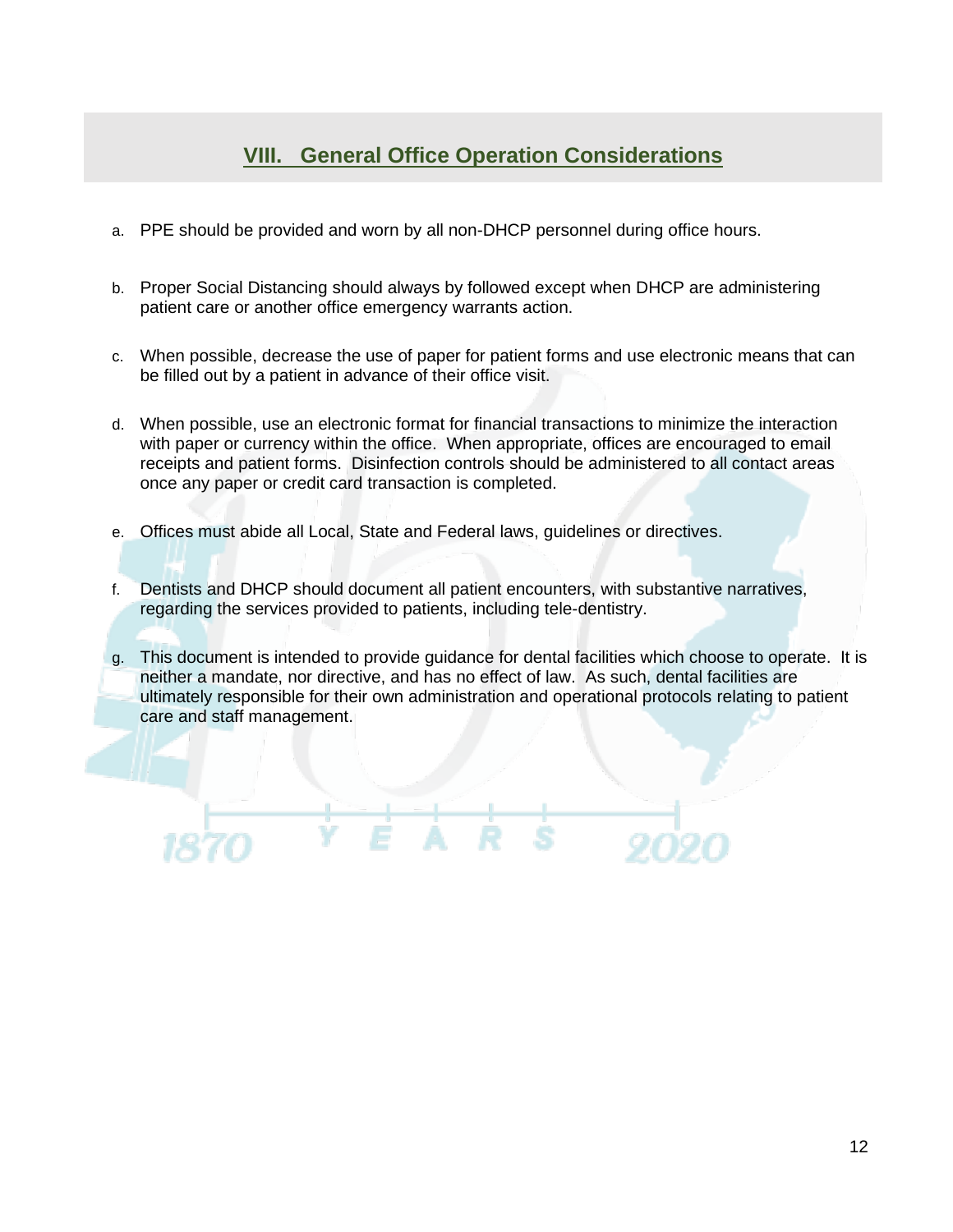## **IX. COVID‐19 ‐ PATIENT DISCLOSURES**

This patient disclosure form seeks information from you that we must consider before making treatment decisions in the circumstance of the COVID‐19 virus.

A weakened or compromised immune system (including, but not limited to, conditions like diabetes, asthma, COPD, cancer treatment, radiation, chemotherapy, and any prior or current disease or medical condition), can put you at greater risk for contracting COVID‐19. Please disclose to us any condition that compromises your immune system and understand that we may ask you to consider rescheduling treatment after discussing any such conditions with us.

It is also important that you disclose to this office any indication of having been exposed to COVID‐19, or whether you have experienced any signs or symptoms associated with the COVID‐19 virus.

|                                                                                | Yes | <b>No</b> |
|--------------------------------------------------------------------------------|-----|-----------|
| Do you have a fever or above normal temperature?                               |     |           |
| Have you experienced shortness of breath or had trouble<br>breathing?          | a l |           |
| Do you have a dry cough?                                                       |     |           |
| Do you have a runny nose?                                                      |     |           |
| Have you recently lost or had a reduction in your sense of<br>smell?           |     |           |
| Do you have a sore throat?                                                     |     |           |
| Have you been in contact with someone who has tested<br>positive for COVID-19? |     |           |
| Have you tested positive for COVID-19?                                         |     |           |
| Have you been tested for COVID-19 and are awaiting results?                    |     |           |
| Have you traveled outside of the US in the past 14 days?<br>If so, where?      |     |           |

I fully understand and acknowledge the above information, risks and cautions regarding a compromised immune system and have disclosed to my provider any conditions in my health history which may result in a compromised immune system.

By signing this document, I acknowledge that the answers I have provided above are true and accurate.

Name: \_\_\_\_\_\_\_\_\_\_\_\_\_\_\_\_\_\_ Date: \_\_\_\_\_\_\_\_\_\_\_\_\_\_\_\_\_\_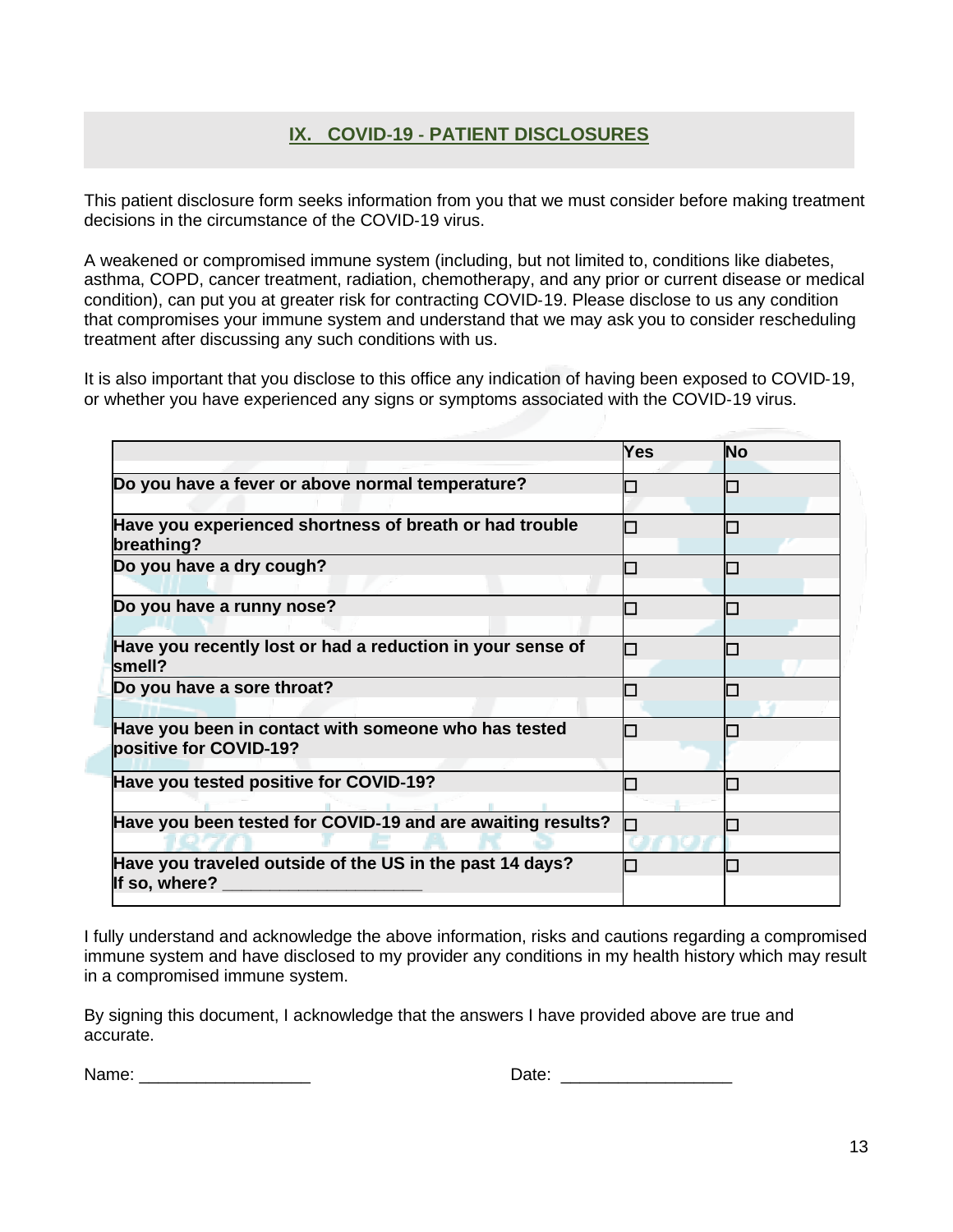# **X. Legislative and Regulatory Initiatives to Reopen Dental Practices**

This section is intended to provide an outline of legislative and regulatory initiatives that the Governor, State Agencies and the State Legislature should implement now to stabilize and support the reopening of dental facilities to improve patient health in New Jersey.

While not meant to be comprehensive, the proposed initiatives below are paramount to assist dental practices in reopening and sustaining business operations while ensuring that adequate quality dental care is being provided to all New Jerseyans.

- 1. Ensure that insurance plans with limited provisions on frequency be suspended such that plans pay for insured's treatment services.
- 2. Prohibit insurance plans from invoking a Disallow Clause involving the payment of services already performed. This practice had become commonplace among the plans prior to the COVID-19 pandemic. It is our belief that plans will escalate the use of this clause to not pay claims and absolve the insured from payment, even though treatment was performed. This would exacerbate the negative economic impact of the pandemic in a time when cash-strapped practices are in greatest need. The likelihood of dental practice closures due to this clause is extremely high and would negatively impact access to care in New Jersey.
- 3. Network Erosion Protection Establish a "loan" grant fund from the carriers for cash injections into their participating providers to give advance payment for services. Carriers are sitting in cash-positive positions as they are not making payments for preventative or non-emergent treatment services. Moreover, these services are likely not going to be performed at the level they would otherwise occur due to the pandemic restrictions and the methodical opening of the economy.
- 4. Medicaid Network Erosion Protection Similar to the above but specific to Medicaid Managed Care Organizations (MCOs). 1.4 million eligible Medicaid participants and only a few dental providers as NJ reimburses at the lowest rates in America. In order to protect the networks, as it is likely that even more New Jerseyans will find themselves participating in Medicaid due to receiving state assistance, this pay forward initiative would prop up the providers and enable them to continue in and not be forced to leave the network or close due to bankruptcy.
- 5. Require plans to pay for services that were performed by providers prior to March 27, 2020, who were in treatment, but not completed, due to limitations of services placed on practices by Governor Murphy's Executive Order 109. NJ businesses are likely to drop dental benefits to guard against economic loss. Insurance carriers are likely to make it difficult for dentists to collect payment for services rendered to maximize profits and minimize losses.
- 6. Liability protection for services provided and COVID testing administered by dentists.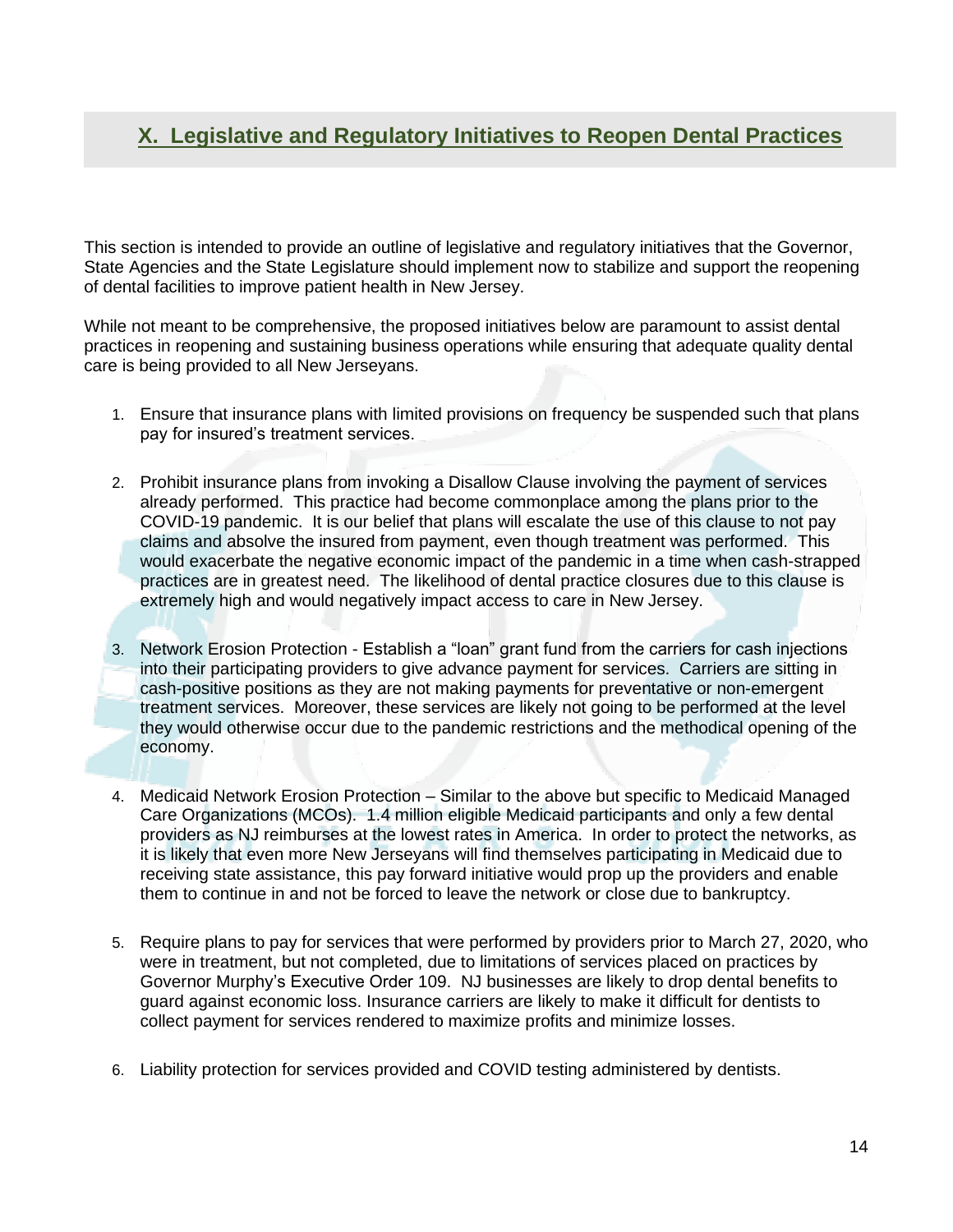- 7. Increased cost for infection control and PPE should be covered by the benefit plan, or paid by the patient, or both.
- 8. Continuing Education waive CE requirement minimums for licensure or adjust to an appropriate level based, and other limiting provisions such as the use of webinars, to reflect the current state of social distancing and office closures.
- 9. Personal Protective Equipment Dentists need PPE in order to treat patients safely. A grant program needs to be established that enables providers, who are cash deficit to receive PPE. PPE needs to be distributed equitably with a potential state cooperative for providers to receive allocations at reasonable pricing.
- 10. PPE Donation Tax Credit provide tax credits for companies or individuals who donated PPE.
- 11. Unemployment Experience Rating protect UI rates for small businesses that were forced to downsize as a result of the pandemic.
- 12. Business Interruption Insurance clause elimination implement the provisions of A.3844, Assemblymen Freiman and Greenwald.
- 13. Use of CARES Act monies for direct small business aid and PPE program relief. Establish a healthcare provider only fund specially dedicated to assist healthcare businesses that provide primary care medical and dental treatment services.
- 14. Ensure Dentists can prescribe and administer COVID testing for patients and require insurance plans to reimburse for its cost.
- 15. Student loan deferment for healthcare providers. Many younger dentists work as associate or employee dentists and have no income generation. The result is default on student loans. Protecting the next generation of healthcare providers needs to be a priority.
- 16. Continue and increase funding for NJ Donated Dental Services (NJDDS) which received \$170,000 for administrative support services in FY2019/2020. This program provides free dental treatment services for at risk seniors, special needs patients and veterans in New Jersey. It helps pay for case worker administrators who place patients with dentists who perform free treatment services. To date, NJ dentists have provided more than \$25 million in free care since the program's creation.